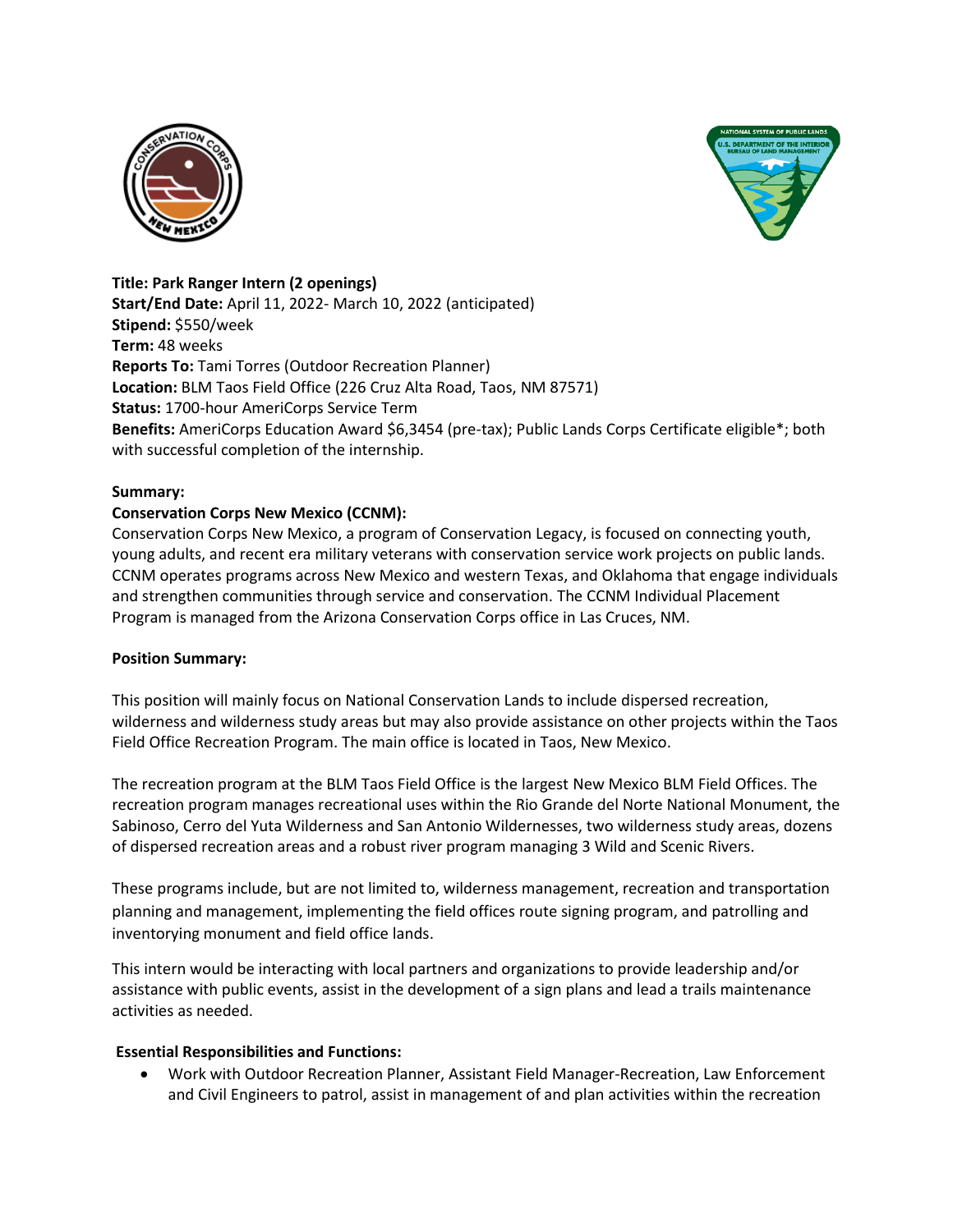program to include designated wilderness, wilderness study areas, national trail segments and dispersed recreation areas within the Rio Grande del Norte National Monument as well as the Taos Field Office.

- Under the guidance of the Outdoor Recreation Planner, conduct inventories and studies to determine recreation visitor use and site suitability, including visitor use analyses, demand analyses, hazard and sign inventories, and recreational facilities inventories.
- Review and analyze the Wilderness and Travel Management National Environmental Policy Act (NEPA), assist in developing project objectives/milestones and timelines and preparing NEPA Categorical Exclusions, Determination of NEPA Adequacy, and Minimum Requirements Decision Guides (MRDGs) as needed once training has been completed.
- Perform general trail maintenance, recreation site rehab, vandalism repairs and other on-site projects as needed.
- Complete Volunteer Coordinator Training, develop Risk Assessments, volunteer agreements and lead volunteer projects in wilderness and dispersed recreation areas to include Travel Management Planning Implementation, clean-up of public lands, patrols and signage placement.
- Identifies and plays an active role in resolving wilderness and dispersed recreation conflicts.
- May monitor and evaluate interpretive, environmental education programs, websites and recreation special events to include completing compliance checks and year-end reporting for land based Special Recreation Permits.
- Special projects may include assisting in the development of a Wilderness Management Plan, drafting MRDG's, assisting in the development of a travel management implementation plan and the development of a Travel Management Plan.

# **Required Skills:**

# **Qualifications:**

- High School Diploma
- Experience in trail maintenance and trail tool use and maintenance.
- Familiarity using Global Positioning System (GPS) devices, mapping and route finding.
- Comfortable and experienced with public engagement.
- Ability to drive a 4-wheel drive truck on rugged gravel or dirt roads.
- Applicants must pass a DOI security background check and must possess a valid driver's license with a clean driving record.

# **Preferred Qualifications:**

- College degree in a related field such as Conservation Education, Wilderness or Recreation Management or Natural Resource Management.
- Previous leadership experience, preferably with a Conservation Corps or working with volunteers.
- Experience or knowledge of the theories and concepts of trail maintenance, travel management, wilderness, Wild and Scenic Rivers or other Special Management Designations and/or GIS for mapping, inventory and other data collection efforts.

# **Physical Requirements:**

 To successfully perform essential functions, the individual is required to sit, stand, walk, speak, hear, etc. He/she must be able to operate office equipment, telephone, and computer and reach with hands and arms.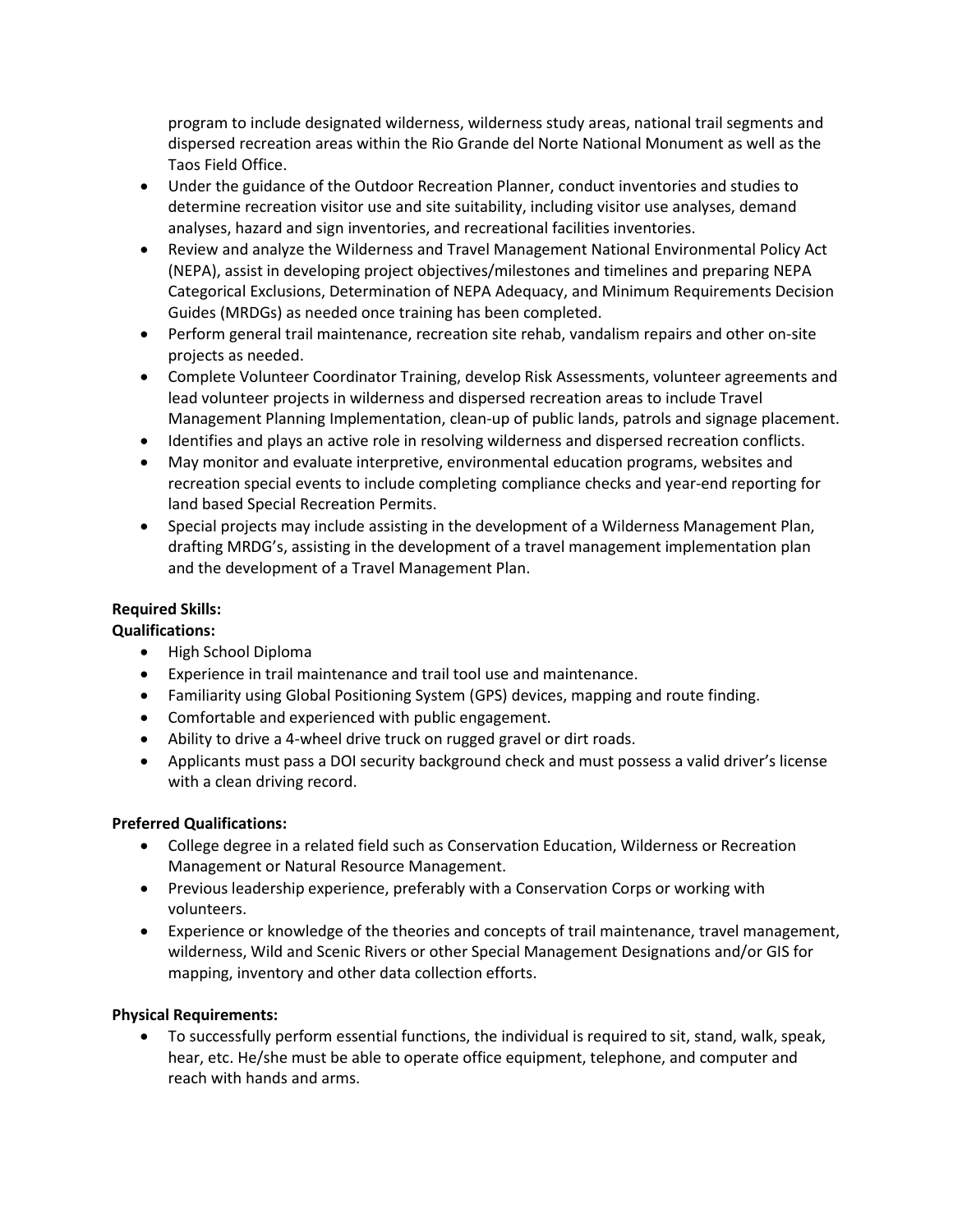- Approximately 60% of the work involves physical exertion, and a high level of fitness is required and should be able to lift 30 lbs on a routine basis. The individual is often subjected to solo southwestern desert and mountain extremes of up to 7,000 feet. Field work often requires the operation of four-wheel drive vehicles or ATV's over extremely rugged terrain and/or hiking or backpacking long distances in very remote areas. Occasional weekend and holiday work may be necessary. Camping in the field will likely be required. The remainder of the work (40%) involves sitting at a desk, working on a computer for extended periods in an office setting.
- Reasonable accommodations may be made for qualified individuals with disabilities to perform the essential functions.

## **Participant Essential Eligibility Requirements:**

## **Participation and Expedition Behavior:**

- Work effectively as a member of a team despite potentially stressful and difficult conditions. This may require problem solving on an interpersonal or group level as well as a willingness to accept differences.
- Contribute to a safe learning environment; no harassment of others for any reason.
- Willingness and ability to complete all aspects of the program including conservation projects, education, training, and national service.
- Effectively communicate ideas and concerns as they arise directly to supervisors, colleagues, and organization staff.
- Appropriately represent Conservation Corps New Mexico, the BLM and AmeriCorps to the public and partners at all times.
- Flexibility, adaptability and capacity to work in a fluid, changing work environment.

## **Safety and Judgment:**

- Effectively communicate danger to others in the form of either a warning of danger others may be encountering or a notification of personal distress, injury or need for assistance. Must be able to do so at a distance of up to 50 meters and in conditions with limited visibility or loud background noise such as darkness or high winds.
- Effectively perceive and understand significant and apparent hazards, and follow direction by others so that you will be able to successfully execute techniques to manage hazards. These directions may be given before the hazard is encountered or may need to be given during the exposure to the hazard. Ability to respond appropriately to stress or crises.
- Stay alert and focused for several hours at a time while traveling and working in varied weather conditions.
- If taking prescriptions medications, participants must be able to maintain proper dosage by self- medicating without assistance from others.

## **Substance Free:**

• In accordance to a drug free workplace, alcohol and drugs are prohibited while participating in AmeriCorps and program activities and while on organization property.

## **Vaccination Requirement:**

In order to ensure the health and safety of the communities that Conservation Legacy serves, as well as to meet federal requirements for government contractors, all participants of Conservation Legacy